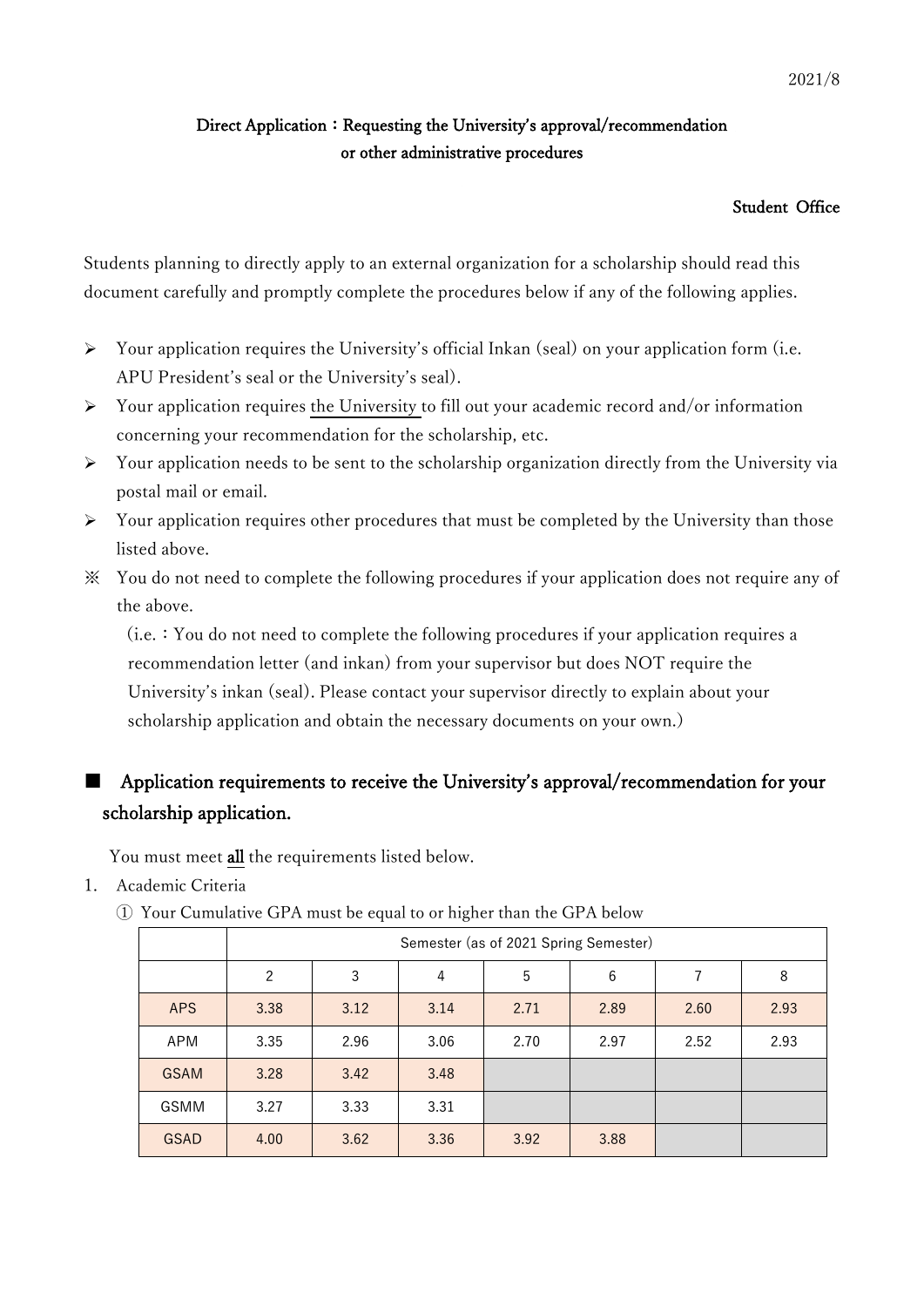| Semester of<br>completion |         |              |         |         |         |         |         |           |
|---------------------------|---------|--------------|---------|---------|---------|---------|---------|-----------|
| Total number of           | 16      | $\sim$<br>⊥ت | 47      | 62      | 78      | 93      | 109     | Not       |
| completed credits         | credits | credits      | credits | credits | credits | credits | credits | qualified |

(2) Minimum number of completed credits (Undergraduate students only)

 $\mathbb X$  The student's academic progress that semester will be assessed in the case of 1<sup>st</sup> semester students.

#### 2. Character and Other Criteria

- ① A student who is able to ask their supervisor for a letter of recommendation and provide it to the University. (A faculty member who supervised your extracurricular activities can write you a recommendation unless the scholarship organization requires you to submit a letter from an academic supervisor. Please consult with the Student Office if you are unable to reach your supervisor while he/she is on vacation or for other reasons.)
- ② A student who understands the application contents and is able to independently complete the application procedures to the best of their ability. Scholarship organizations assume that applicants understand the application information and will fill out the application themselves. The scholarship organization may contact you directly in the language used to apply, however, please be aware that the University will not provide any translation/interpreting support from this point onward.
- ③ The followings students are not eligible to submit an application for the University's approval/recommendation:
	- a. Students whose lack of morality and/or impaired sense of responsibility makes them unsuitable scholarship recipients.
	- b. Students who have not completed requirements dictated by University Rules, such as a regular health check.
	- c. Students who have already been selected as a recipient or has applied for another scholarship that does not allow recipients to simultaneously receive other scholarships.

## Procedures to Request the University's approval/recommendation or other administrative procedures

1. Consult with the Student Office (Deadline: Approximately three weeks prior to the scholarship submission deadline.)

(1) Be sure to fully understand the application information and requirements for the scholarship you are applying for.

(2) Fill out the "Application Form for the University's Approval/Recommendation or Other Administrative Procedures for External Scholarships (Direct Application)" ([Click here to download](https://en.apu.ac.jp/studentsupport/page/content0220/External_scholarship_Applicationform_E.xlsx))

(3) Come to the Student Office to consult with staff.

What to bring: